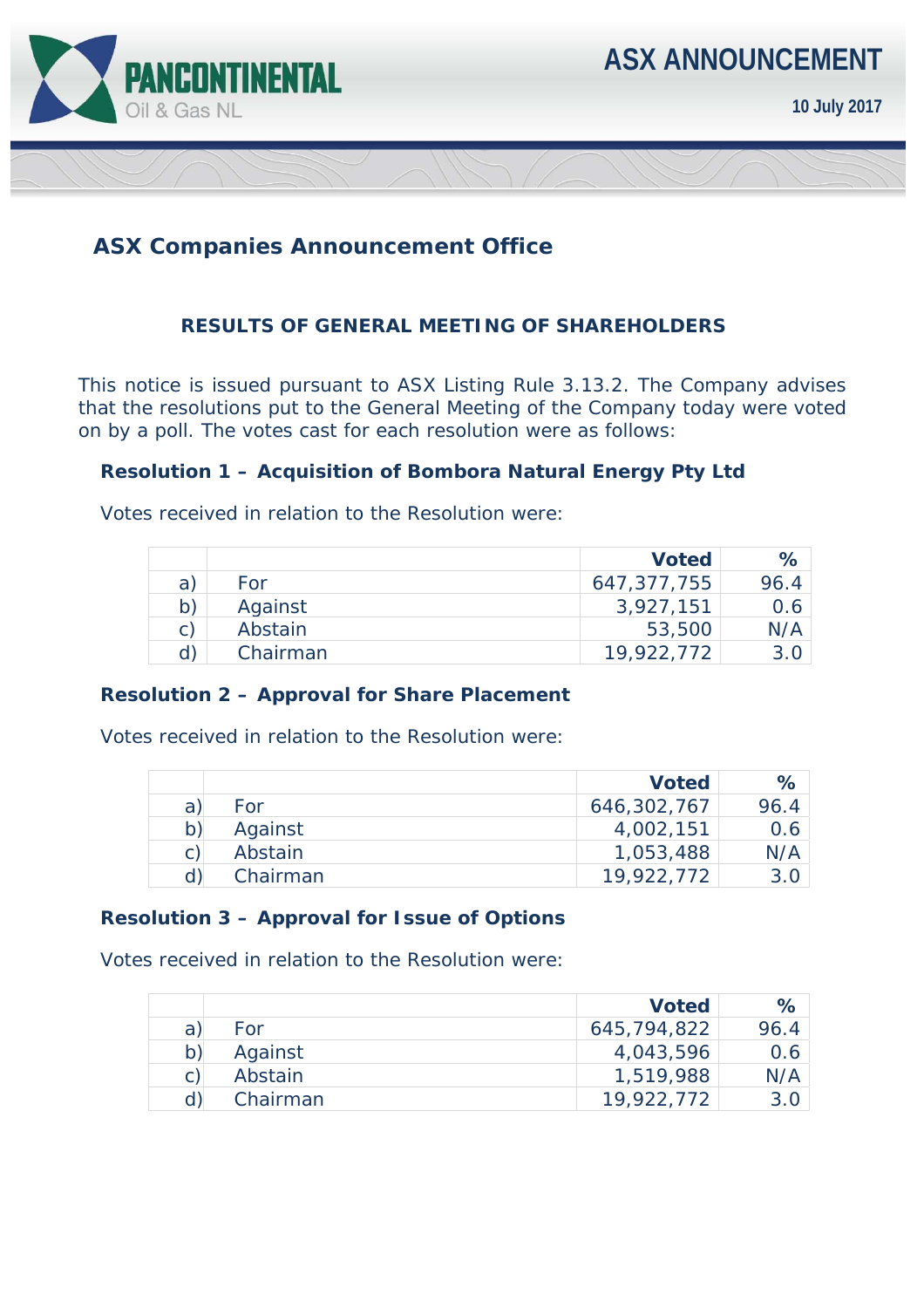## **Resolution 4 – Election of Director – John Begg**

Votes received in relation to the Resolution were:

|    |          | <b>Voted</b> | ℅    |
|----|----------|--------------|------|
| a) | For      | 626,348,238  | 96.3 |
| b) | Against  | 4,427,151    | O 7  |
| C) | Abstain  | 20,583,017   | N/A  |
|    | Chairman | 19,922,772   | 3 1  |

### **Resolution 5 – Election of Director – Marie Malaxos**

Votes received in relation to the Resolution were:

|   |          | <b>Voted</b> | $\%$ |
|---|----------|--------------|------|
| a | For      | 626,348,238  | 96.3 |
|   | Against  | 4,427,151    | 0.7  |
|   | Abstain  | 20,583,017   | N/A  |
|   | Chairman | 19,922,772   |      |

### **Resolution 6 – Approval for Share Placement to Director**

Votes received in relation to the Resolution were:

|    |                 | <b>Voted</b>  | %    |
|----|-----------------|---------------|------|
| a  | For             | 298,014,251   | 93.4 |
| b) | Against         | 1,115,500     | 0.3  |
| C) | Abstain         | 21,083,017    | N/A  |
| d) | Chairman        | 19,922,772    | 6.2  |
| e) | <b>Excluded</b> | 331, 145, 638 | N/A  |

## **Resolution 7 – Approval for Issue of Shares to Director in Lieu of Fees**

Votes received in relation to the Resolution were:

|                |          | <b>Voted</b> | %    |
|----------------|----------|--------------|------|
| a)             | For      | 626,739,174  | 96.7 |
| b)             | Against  | 1,141,000    | 0.2  |
| $\mathsf{C}$ ) | Abstain  | 20,577,517   | N/A  |
| d)             | Chairman | 19,922,772   | 3.1  |
| e)             | Excluded | 2,900,715    |      |